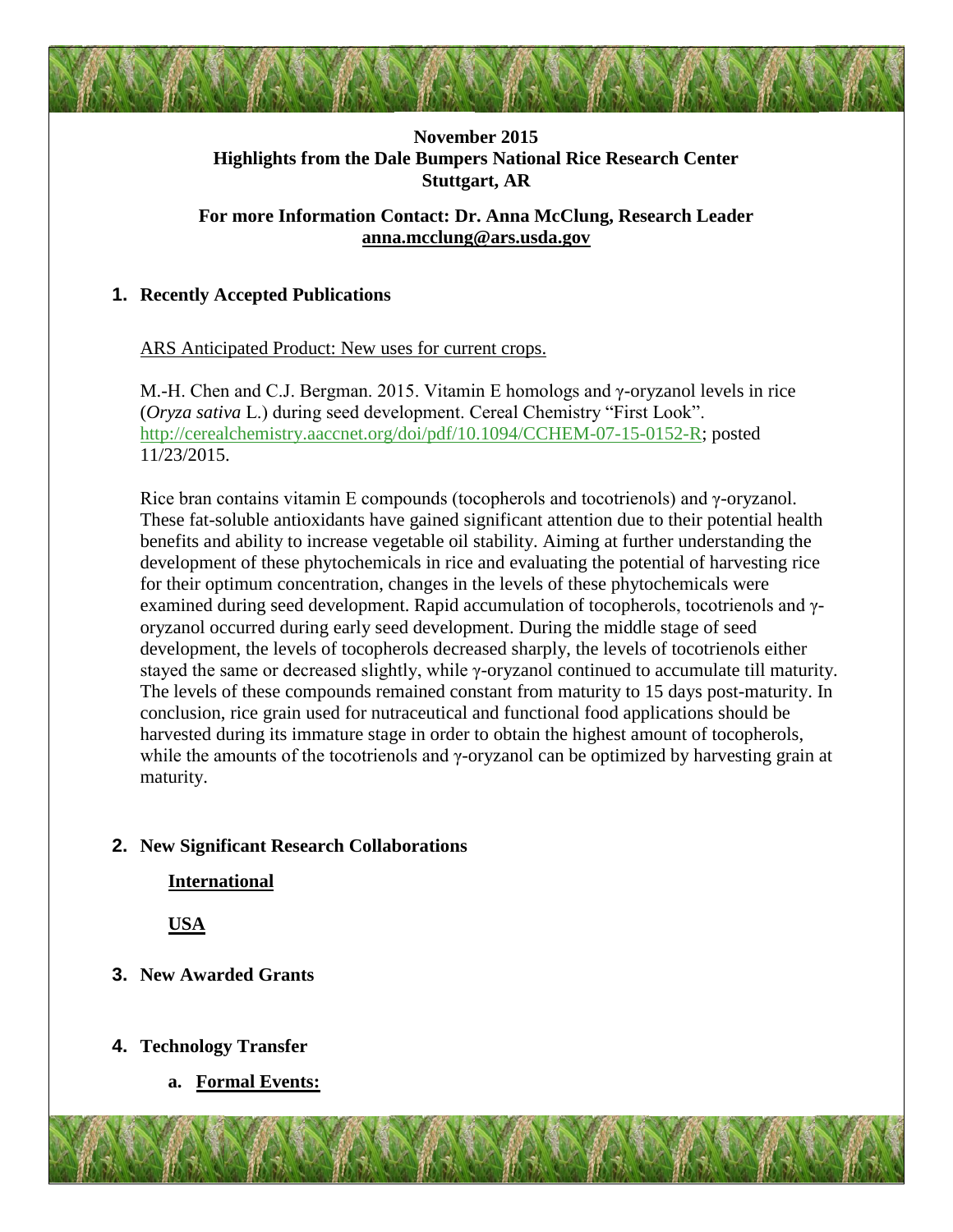## **To Non-research stakeholders**

#### **To Research Community**

On November 14-18, Drs. Anna McClung, Georgia Eizenga, Shannon Pinson, and Jo Heuschele of the Dale Bumpers National Rice Research Center, Stuttgart, AR, attended the Tri-society [Crop Science Society of America (CSSA)-American Society of Agronomy-Soil Science Society of America] annual meeting in Minneapolis, Minnesota. Dr. Eizenga made an invited symposium presentation entitled "Unlocking the Variation Hidden in Rice Germplasm Collections with Genomics". Dr. Pinson spoke on "Accumulation of Arsenic in Leaves and Grain Are Affected By Variety and Soil Arsenic". ARS post-doc Dr. Jo Heuschele presented a poster titled "Rice Varietal Differences in Arsenite Metabolism". Dr. Anna McClung presented three posters: "Greenhouse Validation of Yield Component Transgressive Variation Effects of Wild Oryza Species Introgressions in an Elite US Rice Cultivar; Genetic Architecture of Grain Chalk in Rice and Interactions with a Low Phytic Acid Locus; and Rice Breeding Trends over 30 Years for Predicting Response to Climate Change".

On November  $20<sup>th</sup>$ , Dr. Anna McClung participated in the thesis defense for MS student Elizabeth Castillo at the Arkansas State University, at Jonesboro, AR. Her research focused on evaluation of recombinant inbred lines from a mapping population and accessions in the Rice Diversity Panel 1 for seedling levels of vitamin C (ascorbate acid) which has been associated with stress response. Her research was directed by Dr. Argelia Lorence at ASU and was partially funded by USDA ARS and grant funds from the National Science Foundation (Eizenga and McClung).

#### **b. Informal Contacts:**

From November 30th, a visiting scholar Mr. Xinglong Chen, a PhD candidate from China Agricultural University (CAU), Beijing, China will participate in a team investigation involved in the epidemiology of rice blast fungus Magnaporthe oryzae at Dale Bumpers National Rice Research Center (DB NRRC) in Stuttgart, Arkansas under supervision of Research Plant Pathologist Dr. Yulin Jia and Dr. James C. Correll, Department of Plant Pathology, University of Arkansas as a portion of his PhD dissertation with CAU. Mr. Chen's visit will be an example of co-supervising a PhD student between members of American Phytopathological Society (APS) and Chinese Society of Plant Pathology (CSPP). Mr. Chen's studies in the USA will be funded by China Scholarship Council.

Rice plants from experiments being conducted in DBNRRC greenhouses were shipped to St. Louis, MO for use in a 'photoshoot' for a Purina Dog Food advertisement.